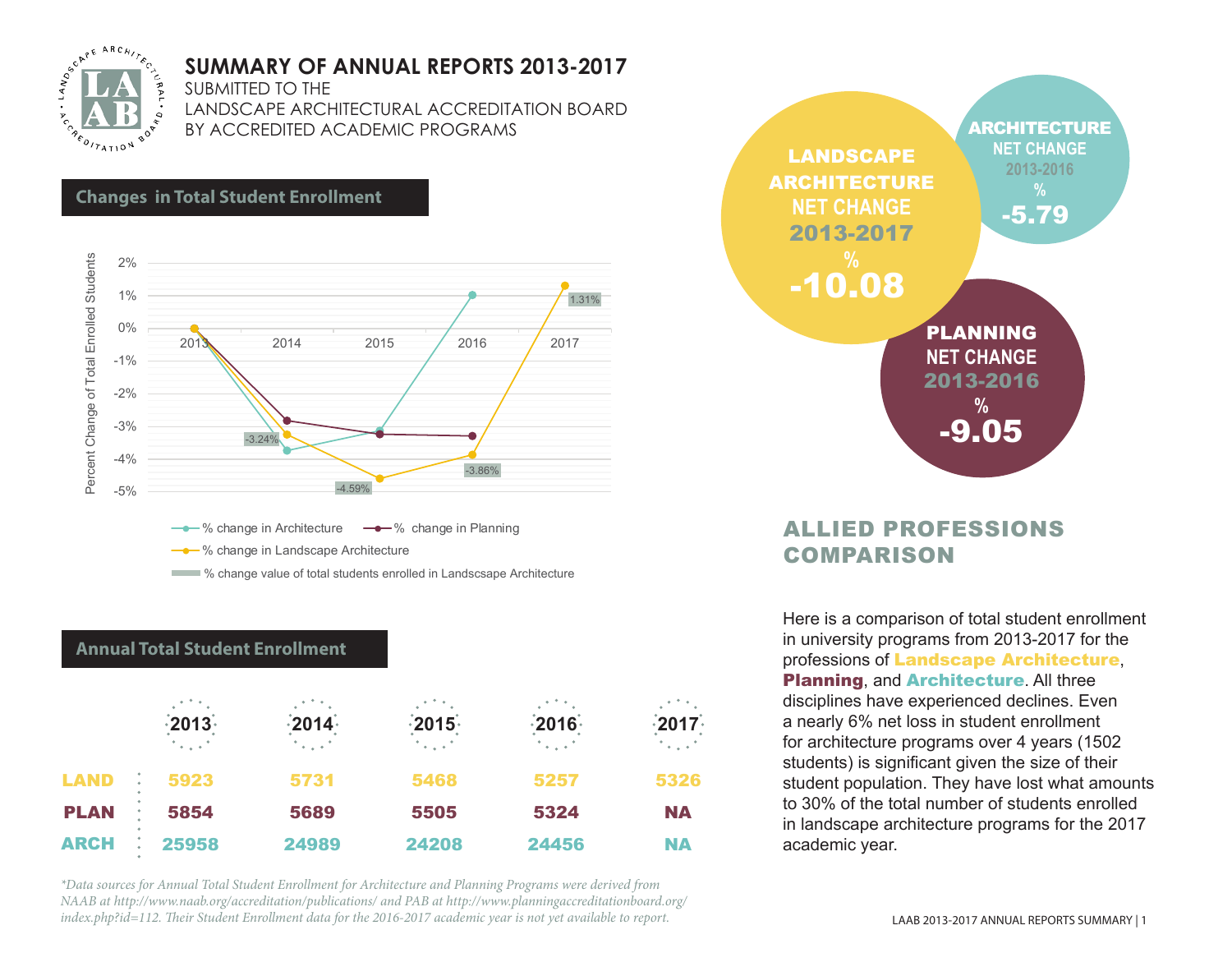

## **SUMMARY OF ANNUAL REPORTS 2013-2017**

SUBMITTED TO THE

LANDSCAPE ARCHITECTURAL ACCREDITATION BOARD BY ACCREDITED ACADEMIC PROGRAMS





### **Breakdown of Student Enrollment by Gender**

Below are the shifts in female and male populations for landscape architecture programs. Male enrollment dropped and female enrollment rose from 2013-2017. With an increase in female graduate students, what might this mean for future programs' faculty gender make-up?

|              | 2013 |           |              | 2014 |           |             | 2015 |           |              | 2016      |           |              | 2017      |           |              |
|--------------|------|-----------|--------------|------|-----------|-------------|------|-----------|--------------|-----------|-----------|--------------|-----------|-----------|--------------|
|              | UG   | <b>GR</b> | <b>Total</b> | UG   | <b>GR</b> | <b>Tota</b> | UG   | <b>GR</b> | <b>Total</b> | <b>UG</b> | <b>GR</b> | <b>Total</b> | <b>UG</b> | <b>GR</b> | <b>Total</b> |
| Female       | 1459 | 1229      | 2688         | 1433 | 1342      | 2775        | 1343 | 1305      | 2648         | 1408      | 1262      | 2670         | 1461      | 1304      | 2765         |
| Male         | 2350 | 885       | 3235         | 2045 | 911       | 2956        | 1952 | 868       | 2820         | 1795      | 792       | 2587         | 1765      | 796       | 2561         |
| <b>Total</b> | 3809 | 2114      | 5923         | 3478 | 2253      | 5731        | 3295 | 2173      | 5468         | 3203      | 2054      | 5257         | 3226      | 2100      | 5326         |

*\*Refer to references note on page 1*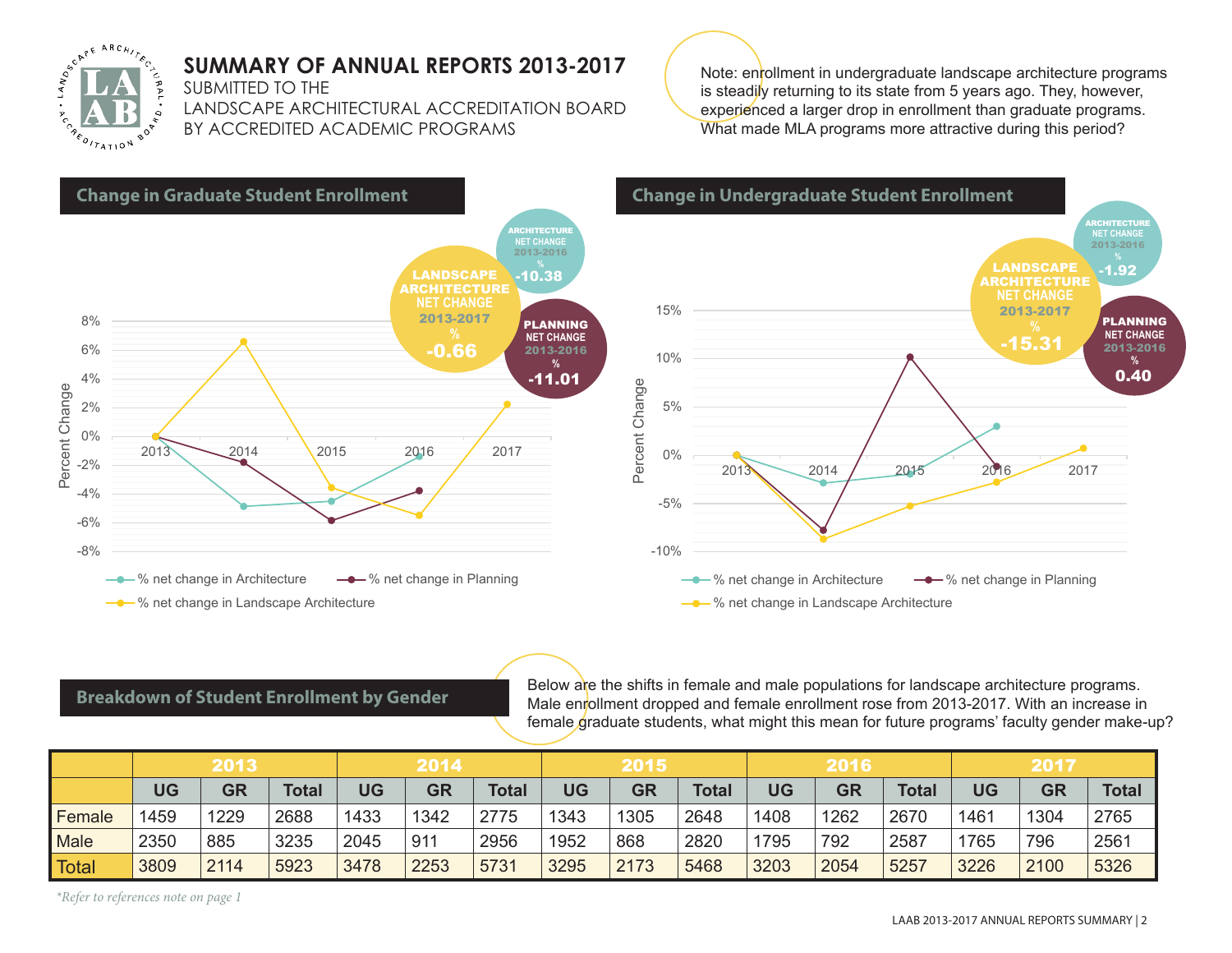

## **SUMMARY OF ANNUAL REPORTS 2013-2017**

SUBMITTED TO THE

**Change in Domestic and International Student Enrollment**

LANDSCAPE ARCHITECTURAL ACCREDITATION BOARD BY ACCREDITED ACADEMIC PROGRAMS

 $\Omega$ 500 1000 1500 2000 2500 3000 3500 4000 Domestic UG Domestic MLA International UG International MLA # of Students of Students **NET CHANGE 2013-2017** • 20.94% • 15.86% • 82.76% • 41.39% · Significant shifts in domestic and international student **2013-2017 -20.94% -15.86% 82.76% 41.39%**

**2013 2014 2015 2016 2017** 

## DOMESTIC AND INTERNATIONAL STUDENT ENROLLMENT

enrollment in landscape architecture programs over the past 5 years raise questions about how programs can address these changes. How do programs adapt to a more than 50% increase in international student population and what are the recruitment measures applied for international students versus domestic students, if any?



|               | 2013      |      |              | 2014      |           |              | 2015      |           |              | 2016      |           |              | 2017      |           |              |
|---------------|-----------|------|--------------|-----------|-----------|--------------|-----------|-----------|--------------|-----------|-----------|--------------|-----------|-----------|--------------|
|               | <b>UG</b> | GR   | <b>Total</b> | <b>UG</b> | <b>GR</b> | <b>Total</b> | <b>UG</b> | <b>GR</b> | <b>Total</b> | <b>UG</b> | <b>GR</b> | <b>Total</b> | <b>UG</b> | <b>GR</b> | <b>Total</b> |
| Domestic      | 3606      | 1501 | 5107         | 3184      | 1484      | 4668         | 2992      | 1303      | 4295         | 2860      | 1227      | 4087         | 2851      | 1263      | 4114         |
| International | 203       | 592  | 795          | 277       | 744       | 1021         | 290       | 841       | 1131         | 322       | 843       | 1165         | 37'       | 837       | 1208         |
| <b>Total</b>  | 3809      | 2093 | 5902         | 3461      | 2228      | 5689         | 3282      | 2144      | 5426         | 3182      | 2070      | 5252         | 3222      | 2100      | 5322         |